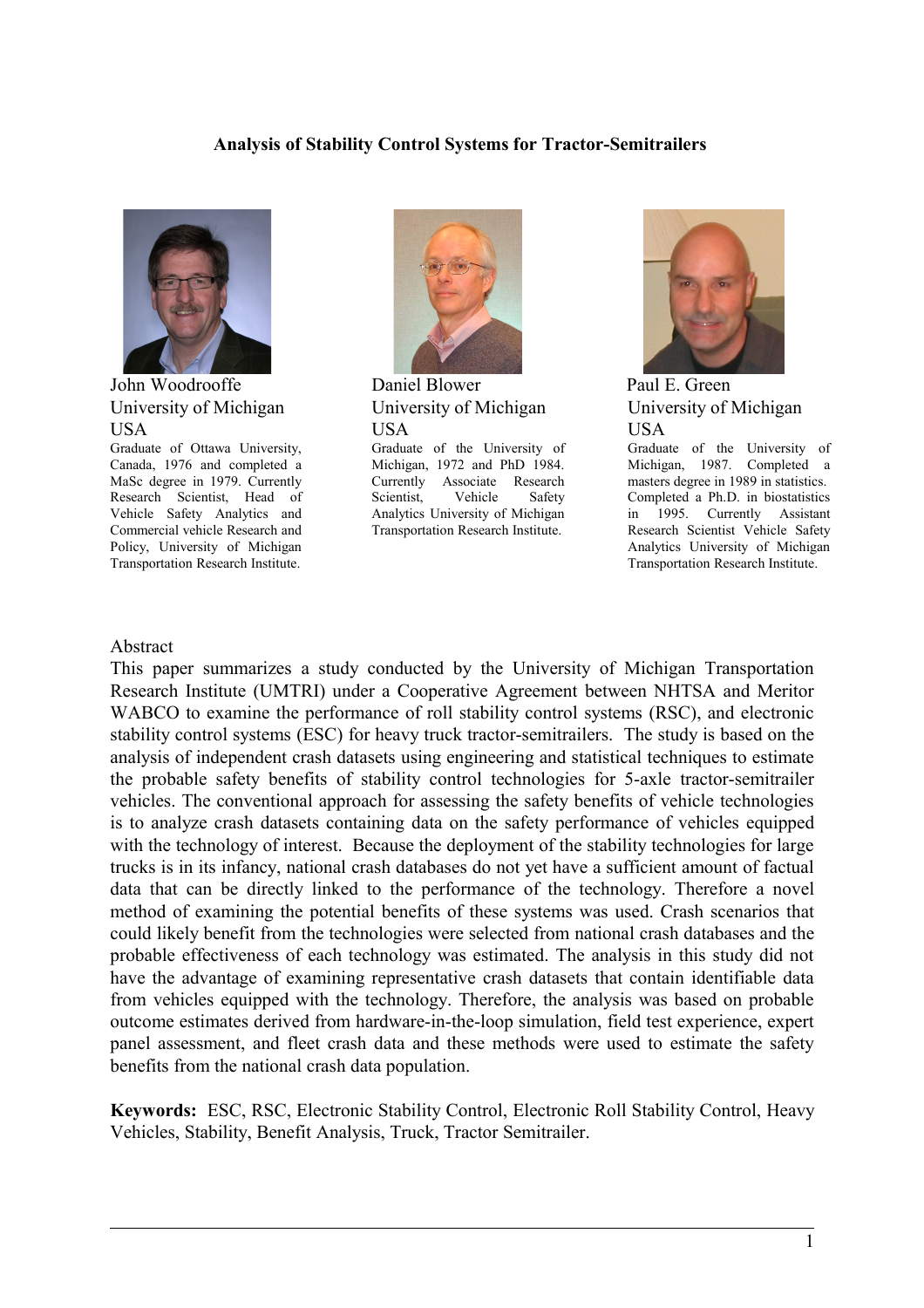### **1. Introduction**

This paper examines the performance of roll stability control systems (RSC), and electronic stability control systems (ESC) for heavy truck tractor-semitrailers "Woodrooffe et al. 2009 Safety Benefits of Stability Control Systems for Tractor-Semitrailers". The RSC system senses vehicle lateral acceleration in a curve and intervenes to slow the vehicle in accordance with an algorithm. The deceleration interventions are graduated in the following order: dethrottling; engine brake; and foundation brake application. The ESC system contains all the attributes of the RSC system and has the added capability of sensing and controlling vehicle understeer and oversteer, which are directly related to loss of control. The loss of control intervention strategy uses selective braking of individual wheels on the tractor. The study was based on the analysis of independent crash datasets using engineering and statistical techniques to estimate the probable safety benefits of stability control technologies for 5-axle tractor-semitrailer vehicles. The conventional approach for assessing the safety benefits of vehicle technologies is to analyze crash datasets containing data on the safety performance of vehicles equipped with the technology of interest. Because the deployment of the stability technologies for large trucks has only occurred recently, national crash databases do not yet have a sufficient amount of data that can be directly linked to the performance of the technology. Therefore a novel method of examining the potential benefits of these systems was used. Crash scenarios that could likely benefit from the technologies were selected from national crash databases and the probable effectiveness of each technology was estimated. The analysis in this study did not have the advantage of examining representative crash datasets that contain identifiable data from vehicles equipped with the technology. Therefore, the analysis was based on probable outcome estimates derived from hardware-in-the-loop simulation (HiL), field test experience, expert panel assessment, and fleet crash data and these methods were used to estimate the safety benefits from the national crash data population.

# **2. Study Design**

The study was organized in distinct modules, as shown in [Figure 1,](#page-2-0) which have been arranged in a progressive order to allow for adjustment and change as the research developed. Most modules contain some redundancy with overlap based on separate data sources or, in the case of hardware-in-the-loop, data generators. The modular approach not only satisfied the requirement for redundancy in the event that certain modules produced inconclusive results, but it also provided a contingency option. Moreover, modular convergence towards particular findings provides assurance and added credence to the reliability of the study results.

Linking the performance of the stability technologies to benefits based on estimates of national crash reduction was achieved by developing data selection algorithms compatible in the main crash data files used in this project: General Estimates System (GES), Trucks Involved in Fatal Accidents (TIFA), and Large Truck Crash Causation (LTCCS) databases. Probable effects of the stability technologies were then developed using the well-documented LTCCS cases. The LTCCS crash data formed the backbone for this study because of the high quality and consistent detail contained in the case files. Included in this resource are categorical data, comprehensive narrative descriptions of each crash, scene diagrams, and photographs of the vehicle and roadway from various angles. This information allowed the researchers to achieve a reasonable level of understanding of the crash mechanics for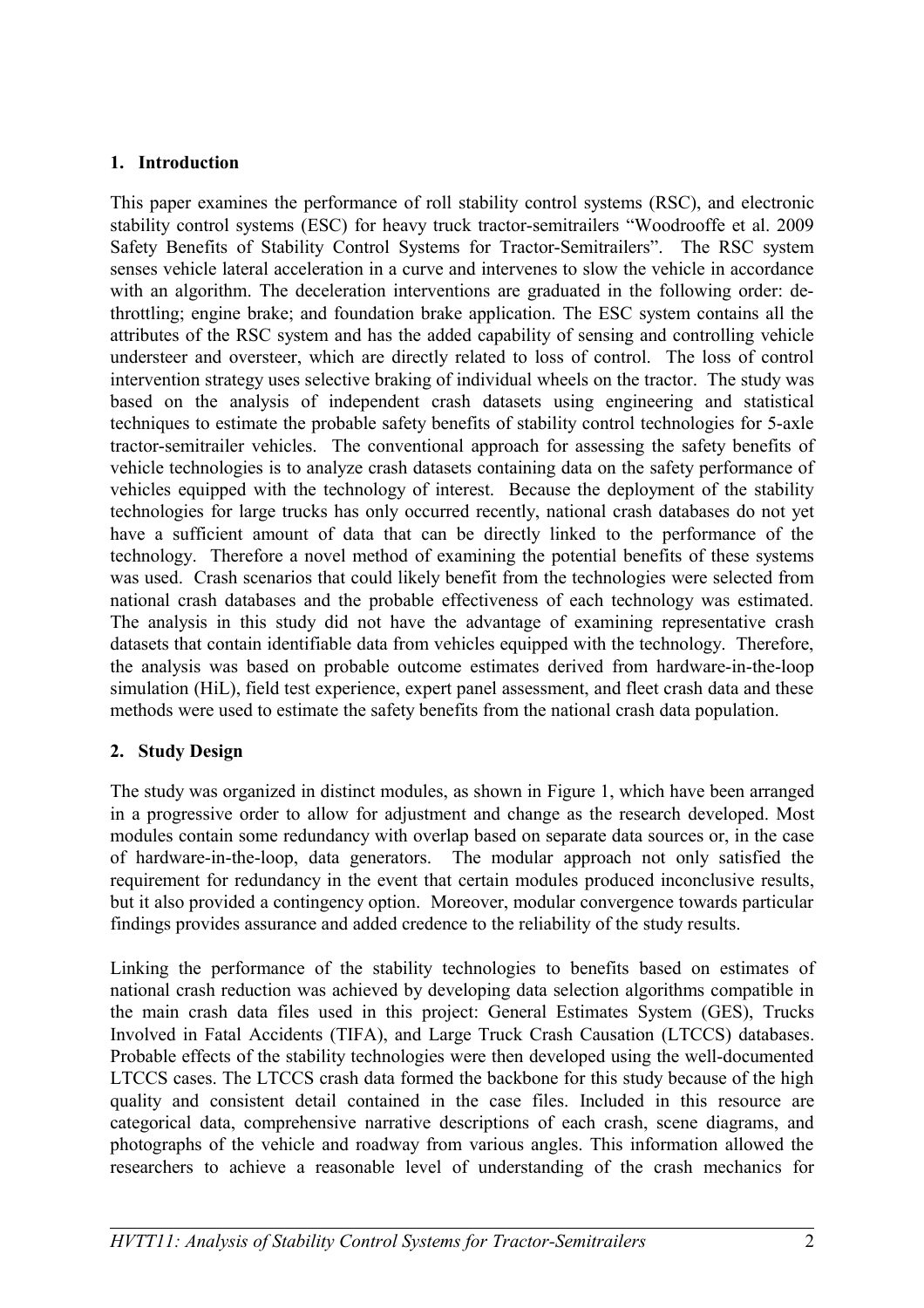particular cases. The information was used to develop scenarios that either served as input to hardware-in-the-loop (HiL) simulations or as necessary background for expert panel review and effectiveness estimation. Once the technology effectiveness estimates were completed for the LTCCS cases selected by the algorithm, scaling the benefits to the national population was achieved by applying the LTCCS effectiveness ratio to the corresponding cases identified by the algorithm from the GES database.



<span id="page-2-0"></span>**Figure 1. Modular Structure of Research Project**

# **3. Crash Database Resources Used**

GES and TIFA were used as representative national crash data files to identify the population of tractor-semitrailer crashes to which the technologies would apply. The estimates were developed using an iterative process, in which tentative selection rules were developed using the coded data in the national crash files, and then specific examples from the LTCCS of the crashes selected were reviewed to determine whether the crashes in fact had the appropriate characteristics. This process identified a set of crashes in the national crash data for which the ESC or RSC technologies are most likely to be effective in reducing the number of crashes.

The effectiveness of the technologies in reducing the number of crashes was addressed through the use of HiL simulation and intensive review of specific crashes (from the LTCCS database) by an expert panel to supplement the results from the HiL testing. Data from a naturalistic driving field operational test were used to characterize important parameters such as the distribution of curve entry speeds for curves of different radii. The HiL simulation was unable to address all relevant crash types, particularly those related to loss of control, but the simulations were very helpful in revealing details of how the technologies function under different conditions of vehicle speed, roadway curvature and friction, load conditions, and driver input.

TIFA, GES, and even LTCCS are essentially general-purpose crash data files, developed to provide a continuous monitor of traffic crashes that meet their respective thresholds. The files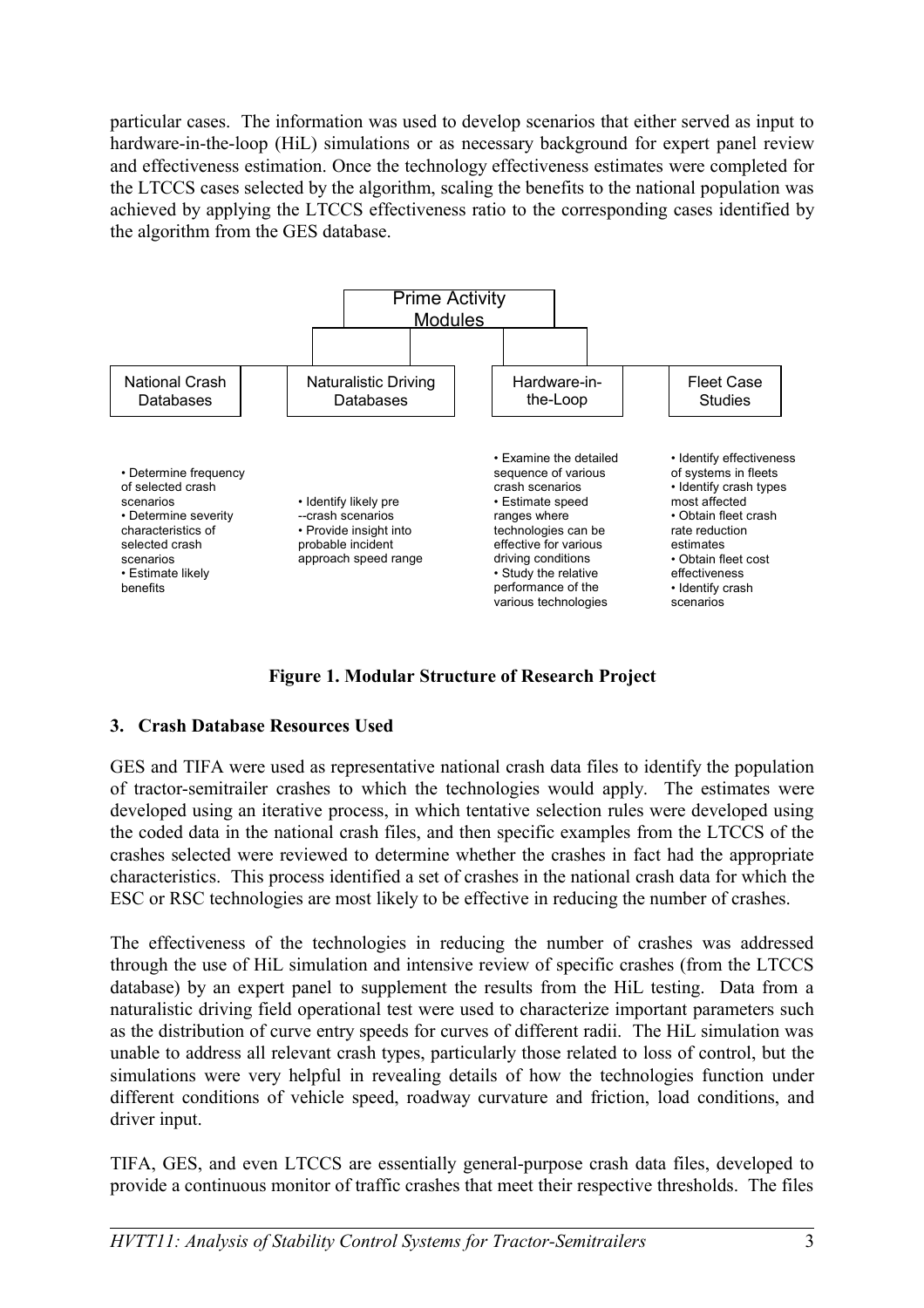are designed to serve a variety of needs but, the variables are structured to provide general descriptions. In the present context, selection algorithms were developed to capture events that could be addressed by specific technologies. In the case of rollover, which is addressed by both systems, it is straightforward to identify the set of crashes that contain the relevant rollovers. There can be some ambiguity as to whether the rollover was a consequence of a collision, but, generally, the fact of rollover can be identified with great accuracy. However, crashes involving loss of control (LOC) events that can be addressed by ESC systems are more difficult to identify in the available crash data. LOC involving yaw instability prior to a collision is not as obvious post-crash as is rollover. A good example is the cases in LTCCS of trucks coded as losing control due to excessive speed. The review of scene photos by the expert panel indicated that the skid marks in the photos were consistent with simple rollovers, not a prior loss of yaw stability. It can be very difficult for non-experts to identify yaw instability.

The approach taken was to develop tentative identifications of the relevant crash types in GES, apply the same algorithm to the LTCCS cases, and then examine the researcher's description and other information to see how well the algorithm captures the crashes expected. Identification of the crashes relevant to the technologies under consideration focused on two general crash types with specific characteristics. For the ESC and RSC technologies, the attempt was to identify rollovers that could potentially be addressed by these devices. These systems sense vehicle speed and lateral acceleration to detect rollover risk. The control functions attempt to slow the vehicle through braking and the engine retarder. Within the context of this analysis, rollovers precipitated by a collision were considered not addressable by the devices. Thus, the rollovers that can be affected by ESC and RSC are basically first events, where the rollover is the first harmful event for the tractor-semitrailer in the crash.

| Variable        |                              |                         |                                                                                                                                                                                                                                     |  |
|-----------------|------------------------------|-------------------------|-------------------------------------------------------------------------------------------------------------------------------------------------------------------------------------------------------------------------------------|--|
| <b>GES</b>      | TIFA                         | <b>LTCCS</b>            | Description                                                                                                                                                                                                                         |  |
| ACC_TYPE        | V <sub>1059</sub>            | <b>CRASHCODE</b>        | Captures the relative position and<br>motion of the vehicle just prior to the<br>first harmful event.                                                                                                                               |  |
| P CRASH2        | Not available                | <b>ACRCriticalEvent</b> | Critical event, the event that made the<br>crash imminent for the vehicle.                                                                                                                                                          |  |
| P CRASH3        | V143 (from FARS<br>AVOID)    | ACRAvoidance            | Corrective action taken to avoid the<br>collision.                                                                                                                                                                                  |  |
| P CRASH4        | Not available                | <b>ACRStability</b>     | Vehicle control after the corrective<br>action.                                                                                                                                                                                     |  |
| EVENT1          | V23 (from FARS<br>HARM EV)   | See note                | First harmful event in the crash (code 1<br>is rollover, 5 is jackknife).                                                                                                                                                           |  |
| <b>JACKNIFE</b> | V126 (from FARS<br>J KNIFE)  | AJKType                 | Jackknife. The GES records whether<br>the truck jackknifed; the TIFA variable<br>(from FARS) distinguishes first event<br>jackknifes from subsequent events.<br>The LTCCS variable distinguishes<br>tractor yaw from trailer swing. |  |
| <b>ROLLOVER</b> | V125 (from FARS<br>ROLLOVER) | <b>ROLLINITTYPE</b>     | Rollover. GES records whether the roll<br>was tripped; the variable in TIFA (from<br>FARS) distinguishes first-event from<br>subsequent-event rollover; the LTCCS<br>variable identifies the type of rollover.                      |  |

<span id="page-3-0"></span>**Table 1. Primary Variables Available to Identify Target Crash Types in GES, TIFA, and LTCCS**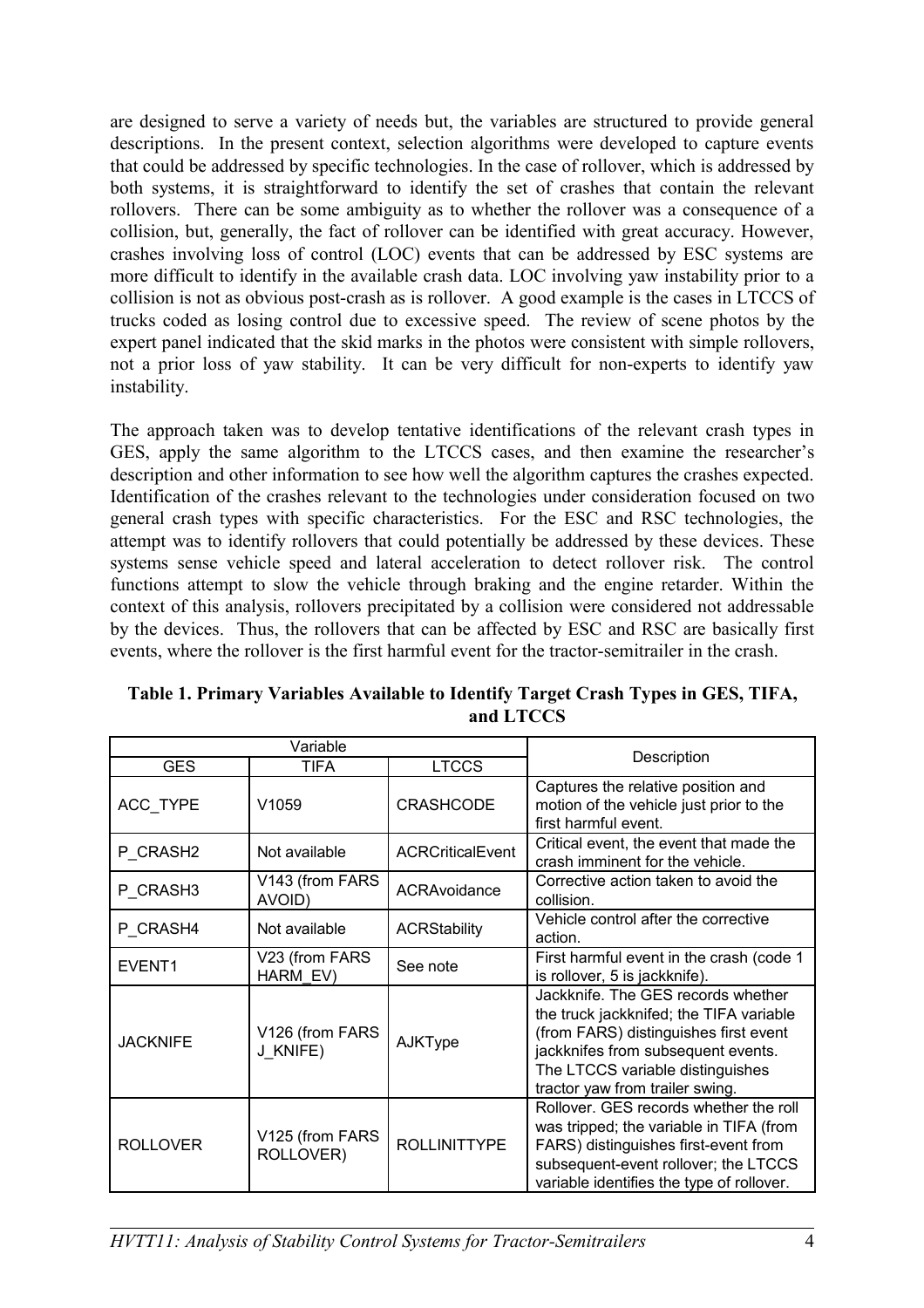[Table 1](#page-3-0) above shows the primary variables available in the three files that this study used to identify the relevant crashes. Identification of relevant rollover and relevant LOC crashes is discussed separately.

Since each data file takes a different approach to the identification of rollover, it is necessary to harmonize the information as much as possible by relating the code levels available across data files.

### **4. Engineering Evaluation of Relevant Crashes in LTCCS and TIFA**

One of the most complex challenges of this study was establishing a reliable estimate of the proportion of crashes that could be addressed by these technologies. There is an inherent uncertainty in estimating how technologies will behave in real-world crashes. This is true of any analysis method open to the research team, since, however accurately the method is applied, key inputs, such as curve entry speed, vehicle loading conditions, and the line taken through the curve (driver input), have to be assumed. The vehicles involved in crashes were of course not instrumented, so the crash analyst was dependent on the evidence preserved by the crash investigators. Ultimately, a combination of methods was used to obtain estimates of the effectiveness of the technologies. Hardware-in-the-loop (HiL) simulation was used for crash types and conditions that would support it. Some crash events could not be simulated, and an expert panel was employed, informed by the simulated behavior of the devices in various situations. This following section describes the LTCCS crash data used in preparing the estimates.

#### **4.1 Use of LTTCS Crash Data**

LTCCS data were used to provide specific examples of the types of crashes identified in the national crash data (TIFA and GES) as relevant to the ESC and RSC technologies. The LTCCS data contains high quality comprehensive narrative descriptions of crashes. The LTCCS cases provide details of the crashes to support the HiL simulation, including road surface condition, road curvature, cargo type, and weight to estimate center-of-gravity height, and some account of the driver's actions. These details also support engineering judgments on the likely effect of the relevant technologies in specific crashes. Case materials available include a detailed researcher's summary of the crash and crash diagrams. The researcher's narrative is particularly useful because it typically provides a summary of the salient events leading to the crash. The LTCCS effort was specifically designed to be a causation study for heavy trucks, rather than a crashworthiness or purely descriptive database. Accordingly, it includes many data elements that bear on the factors and events that have been found to be part of and contribute to truck crashes, such as cargo loading, jackknife, and rollover.

As described above, the LTCCS data files include data elements that are either identical with those in GES and TIFA or contain sufficient information to be reasonably mapped to GES or TIFA data elements. The crash selection algorithm, developed in an iterative process in GES and TIFA, and tested in LTCCS, was then exercised in LTCCS to select relevant LOC and rollover cases for a detailed evaluation.

Applying the crash selection algorithm developed in the iterative process among TIFA, GES, and LTCCS data, selected a set of 164 LTCCS cases. Eighty-one of the crash involvements were classified by the selection algorithm as rollovers and 83 as LOC. Each selected LTCCS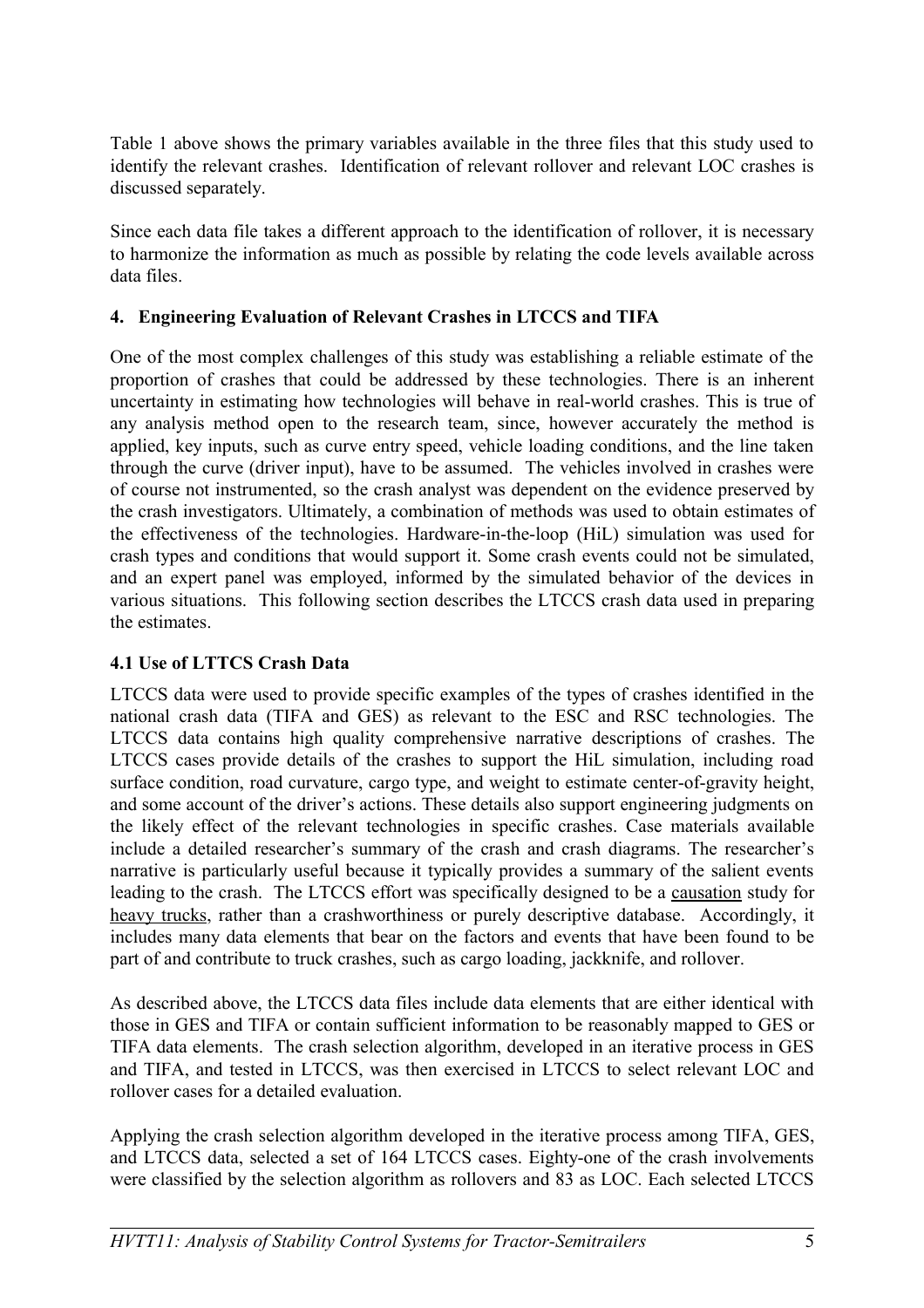crash was reviewed in detail to determine whether the crash characteristics were consistent with first event roll instability or first event yaw instability.

This review resulted in a classification of each crash as roll or LOC that was independent of how the case was coded in the LTCCS data. In a substantial number of LOC cases, the review resulted in a different classification from the LTCCS coding. LOC, defined as yaw instability in the study population, is much more difficult to identify than rollover. As a result of the review of LTCCS cases, 37 of the 83 LOC cases did not show any evidence of identifiable yaw. Thirty-two of these included a roll, and so these cases were moved to the rollover group. Five of the 37 did not include roll, so they were dropped from the analysis. The estimates of the national crash totals from GES and TIFA were adjusted for this result when estimating the benefits of the technologies.

Researchers developed scenarios for all relevant LTCCS crashes in the specific categories of rollover and yaw related crashes. Common crash factors found in the cases were identified and grouped into bins reflecting particular crash scenarios. In many cases, the crashes were individual enough to warrant single-case-only scenarios. Each case was reviewed intensively for crash events and characteristics that might be addressable by both the ESC and RSC technologies. Though crashes were selected as roll or LOC crashes, at this stage the entire set of 159 crash involvements was considered for both technologies. The review identified cases coded as LOC that were simple rollovers. Similarly, we found cases in the group classified as roll-relevant by the coded data that included events that could be addressed by ESC.

Each case was reviewed and classified for consideration by the expert panel or for translation into simulation scenarios. The HiL simulations were run in the baseline ABS-only case, and then for each of the ESC and RSC technologies. The results of the simulations quantify the performance of the technology for a small number of grouped scenarios, and then were applied to a distribution of truck curve entry speeds to predict the probability of preventing each individual rollover crash event. Given the complex nature of truck crashes and the subtle but important variations that are impractical to categorize, the most reliable method to determine effectiveness for the scenarios not well covered by HiL was to use a panel of UMTRI scientists to evaluate each crash using the actual circumstances of each individual crash. Prevention ratios were determined by the panel for each crash and were used in the benefits equation.

# **5. Hardware in the loop system (HiL)**

The HiL system was designed to represent the dynamics of a loaded truck in safety critical situations appropriate to the crash types and technologies considered in this project. HiL is a hybrid of hardware and software components, designed to represent, with as much fidelity as necessary, the interacting dynamic sub-systems that are crucial to making high fidelity performance evaluations:

a) Truck dynamics: including sprung and unsprung masses, suspension and steering characteristics, tire mechanics for road-tire contact, powertrain and transmission.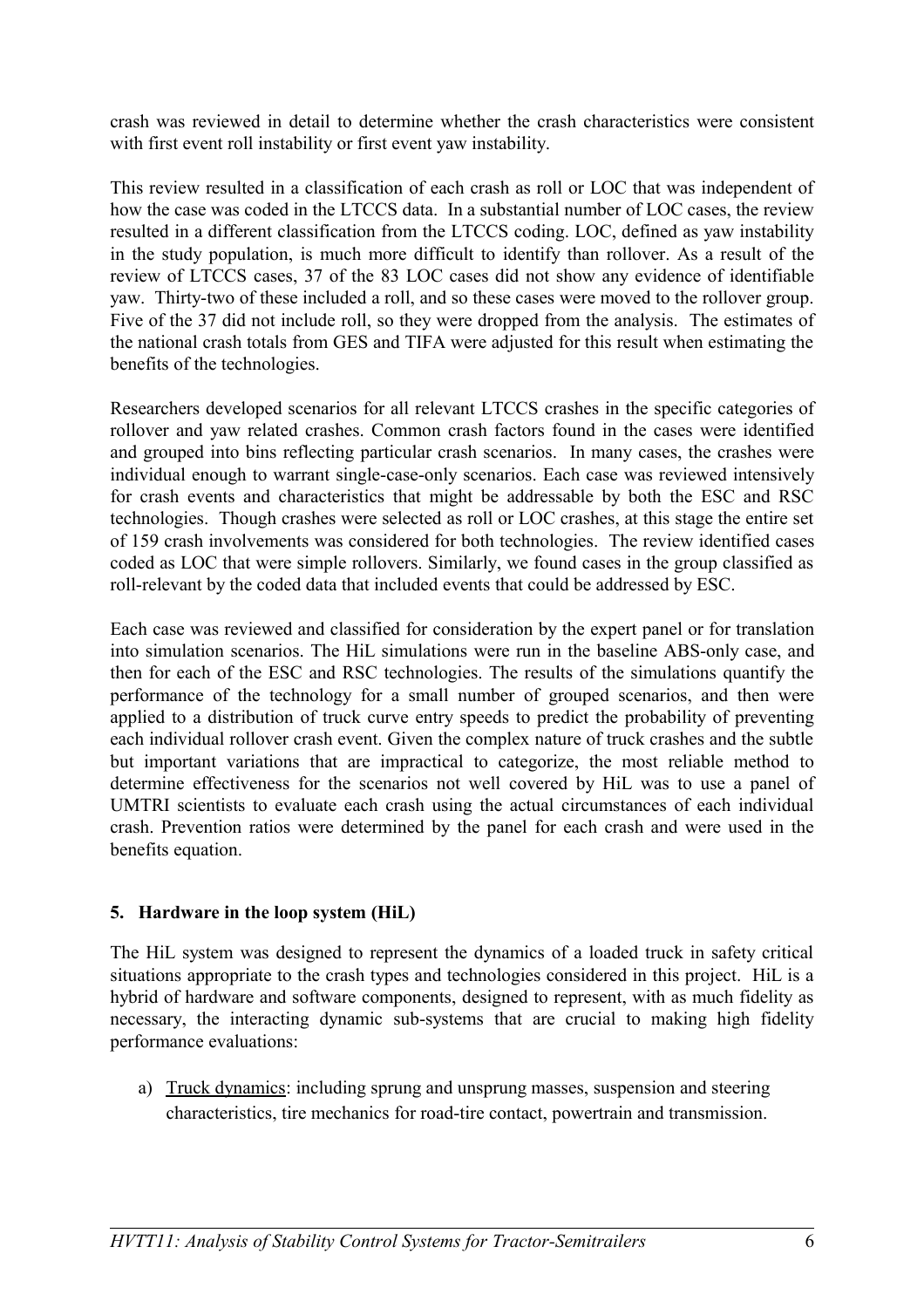- b) Braking system: the mechanical operation of the pneumatic braking system including air pressure propagation, transient response of valves, S-cam brake actuator, and friction material performance.
- c) Electronic control system: sensing, control algorithms and actuation mechanisms for ABS, ESC and RSC
- d) Driver decision making and control: for throttle, manual braking and steering
- e) Environment: road geometry and surface characteristics. (Traffic environment and offhighway conditions are also potentially relevant, but for this project these aspects were not to be directly considered.)

#### **5.1 Simulation Results**

The following set of simulation results show the relative performance of RSC and ESC with respect to ABS control condition. The maneuver used for the simulation contained the geometrical characteristics of a freeway entry or exit ramp. It is referred to as the M9 tangent transition to constant curve maneuver shown in [Figure 2.](#page-6-0) Developed for this study, the maneuver approximates typical highway curves containing a spiral to a constant radius curve. It is representative of the entrance to a freeway exit ramp. The curve radii chosen for the simulations are 68 m and 227 m, and represent the mean values from LTCCS crashes on curved roads with a less than 100 m and greater than 100 m radius. The spiral transition rate of 1.3  $m/s<sup>3</sup>$  is based on the AASHTO prescribed curve entry geometry corresponding to a steady-state lateral acceleration of  $1.5 \text{ m/s}^2$ . All results shown are for a fully loaded 36,400 kg GVW 5-axle tractor semitrailer.



<span id="page-6-0"></span>**Figure 2. Schematic Trajectory of Maneuver M9 (Transient to Constant Curve)**

The critical speed  $V_c$  is evaluated separately for RSC, ESC, and ABS through an iterative process of increasing vehicle curve entry speed to the point of rollover (critical speed is the highest speed for which no rollover occurs). The criterion used to define  $V_c$  is absolute vehicle rollover. In some cases although the vehicle did not rollover, wheel lift did occur as indicated by a small circle overlaid on the time history plot.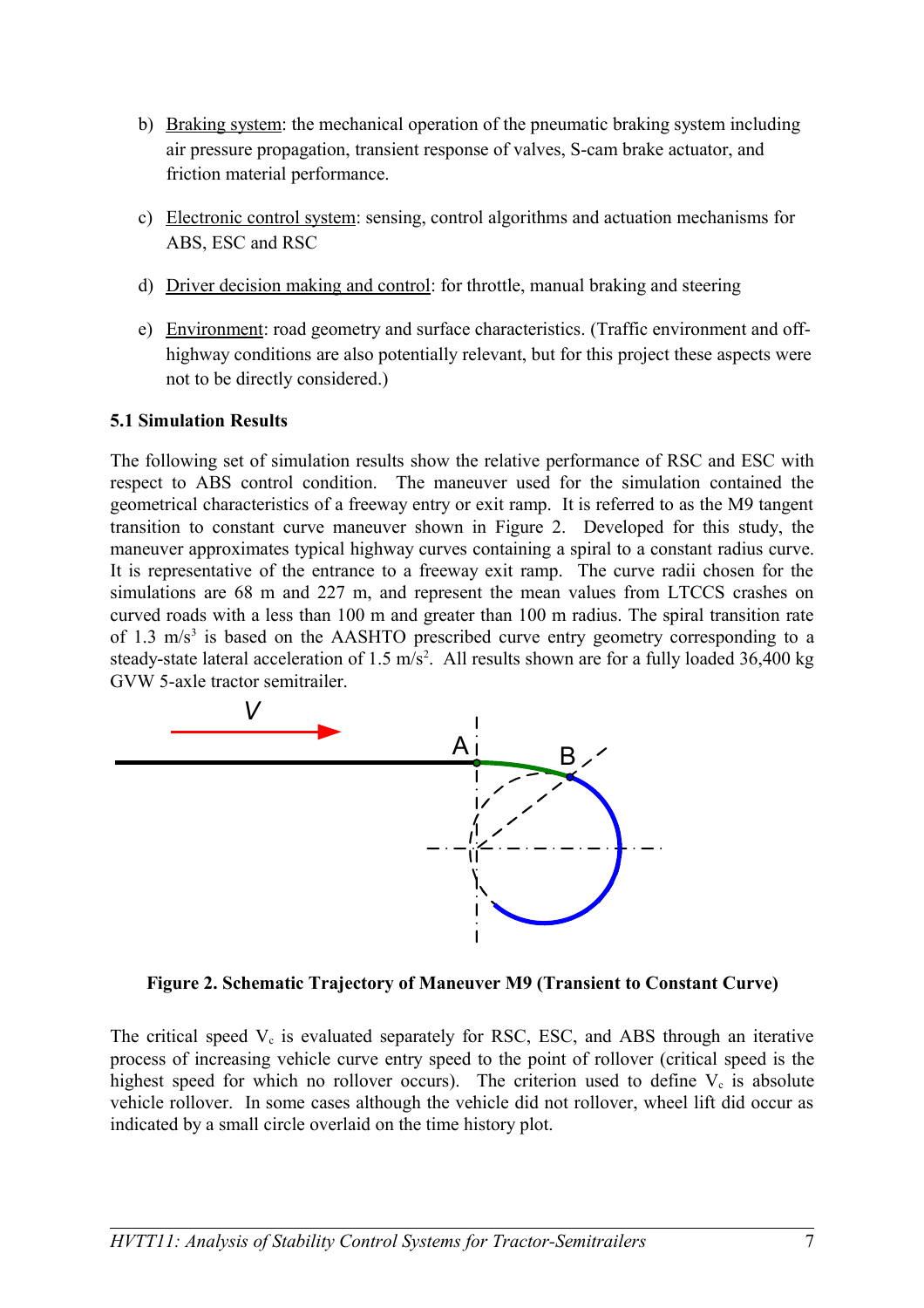[Figure 3](#page-7-0) shows the maximum curve entry speed that could be achieved by each technology without the vehicle rolling over for a relatively low speed curve (68m radius) with typical entry speeds of less than 55 km/h (35 mph). The maximum curve entry speed for ABS system was 63km/h (39 mph), 71 km/h (44mph) for the RSC system and 80 km/h (50 mph) for the ESC system. Relative to the ABS case, the RSC system was able to manage a curve entry over-speed of 8 km/h (5 mph) and the ESC system could manage 17 km/h (11 mph) overspeed. The superior performance of the ESC is attributed to earlier detection and reaction of the system and increased braking performance shown in [Figure 3](#page-7-0) due to the addition of steer axle braking which is not used with the RSC system. In higher speed curves, ESC became increasingly more effective than RSC in mitigating rollover. This performance difference is attributed to the improved braking ability of ESC (steer axle brakes are not controlled by RSC) and the ability of ESC sensing technology to detect critical conditions earlier than the RSC system evaluated.



<span id="page-7-0"></span>**Figure 3. Vehicle speed time history for ABS, RSC and ESC technologies Vehicle mass 36,400 kg, Trailer CG 2.0m, maneuver M9 at 68m radius Curve entry speed is the maximum achievable for each technology**

#### **6. Estimated Benefit Derived from an Active Safety Technology**

The estimated crash totals from GES and TIFA are adjusted to take into account the results of the LTCCS review, which showed that a substantial number of cases identified in the coded data as yaw-relevant LOC actually did not include LOC but were simple rollovers. In addition, some of the cases did not include either relevant LOC events or rollover, and the estimates of national crashes relevant to the devices are reduced to reflect this result. The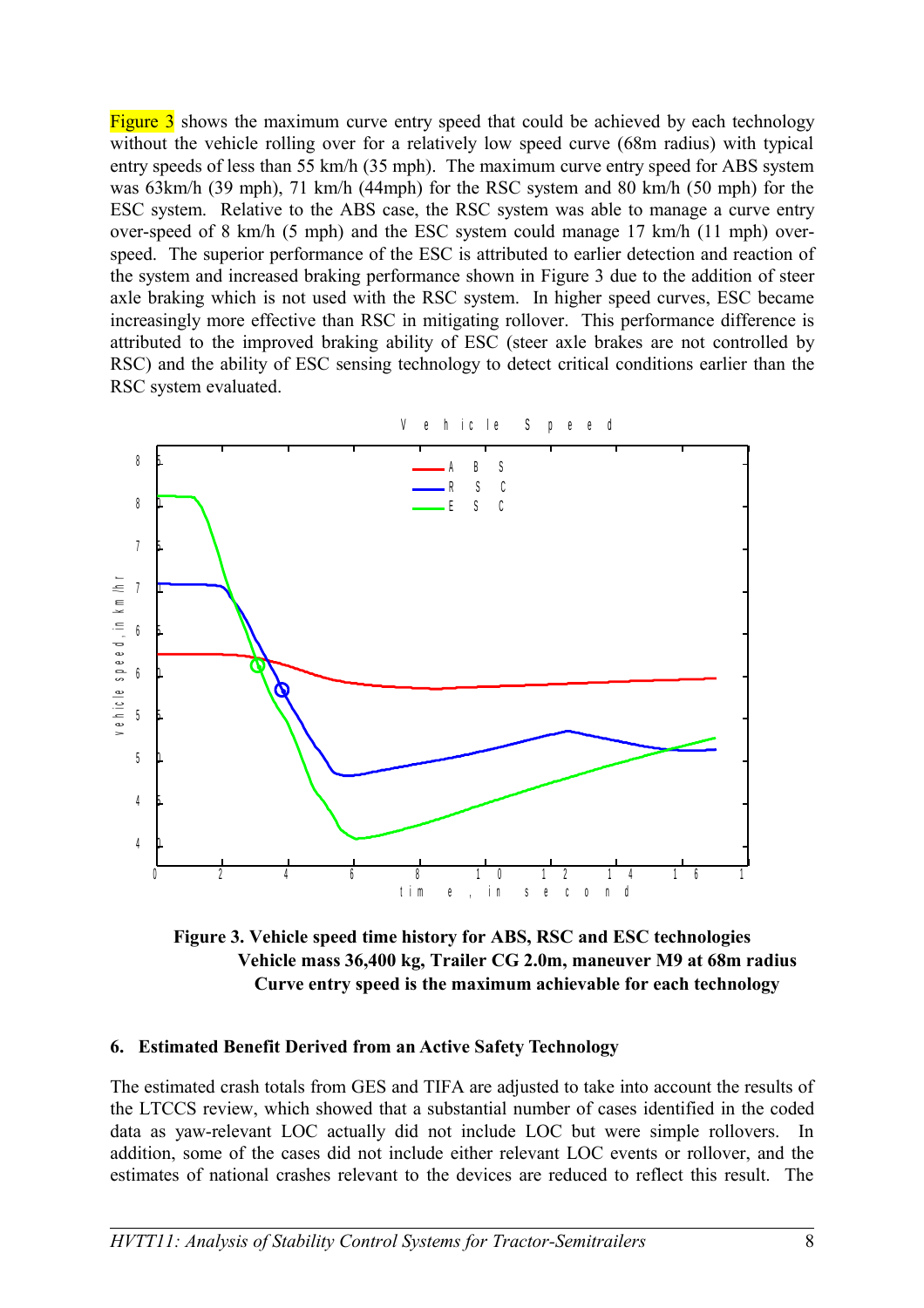LTCCS cases were used as a sample of the types of crashes that are identified by the selection algorithms developed in the national crash data files. Since the review of LTCCS cases showed that many LOC cases in which the vehicle subsequently rolled were actually simple rollovers, the national estimates were adjusted to reflect that fact. The final adjusted estimate of crashes, presented as a five year annual average, represent the numbers of crashes that may potentially benefit from the introduction of RSC and ESC technologies.

A benefit equation was used to estimate the reduction (increase) in the number of crashes attributable to the intervention of an active safety technology. Variants of this equation have been used in other studies to estimate safety benefits due to deployment of intelligent vehicle safety systems, for example. "McMillan et al. (2001) Estimating the Safety Benefits for the IVI Generation 0 Field Operational Tests", "Najm et al. (2000) Estimation of Crash Injury Severity Reduction for Intelligent Vehicle Safety Systems". The following procedure is a method to calculate B, the benefit derived from an active safety technology such as ESC, RSC, or the combination of both. The benefit is expressed as the reduction (or increase for disbenefits) in the number of crashes attributable to the intervention.

- Identify safety technology (ESC, RSC)
- Identify pre-crash scenario (S) (high speed in a turn, double lane change)
- Identify a particular crash outcome (C) (rollover, loss of control)
- Use benefit equation to calculate B

$$
B = N_{wo} \times P_{wo} (S | C) \times \left[ 1 - \frac{P_w (C | S) \times P_w (S)}{P_{wo} (C | S) \times P_{wo} (S)} \right]
$$
 (1)

Terms in the equation are defined below:

*N*<sub>wo</sub>: The number of truck crashes without the technology from historical data.

- $P_{wo}(S \mid C)$ : Given a rollover or loss of control crash (C), this is the probability (without the technology) of scenario (S). This can be estimated from historical data by the proportion of crashes (C) that were preceded by the scenario (S).
- Given scenario (S), this is the ratio of the probability of a rollover or loss of : control crash (C) with and without the technology. These probabilities can be estimated in several ways. In some cases they are estimated from panel judgment resulting from review of the LTCCS database. In other cases they are estimated through HiL simulation by simulating scenarios at different speeds and determining where rollover or loss of control occurs with and without the technology. Based on the distribution of the speeds, rollover and loss of control will occur at some point with high probability. When the technology is beneficial in reducing the probability of a rollover or loss-of-control crash given the pre-crash event, the ratio should be less than one. This ratio is usually called the *prevention ratio*.  $(C | S)$  $(C | S)$  $P_{wo}(C \mid S)$  $P_w(C | S)$ *wo w*

This is the ratio of the probability of scenario (S) with and without the technology. This can be estimated by fleet or FOT data by counting the number of scenario events and dividing by VMT, each with and without the :  $(S)$  $(S)$  $P_{wa}(S)$  $P_{\rm w}$  $(S)$ *wo w*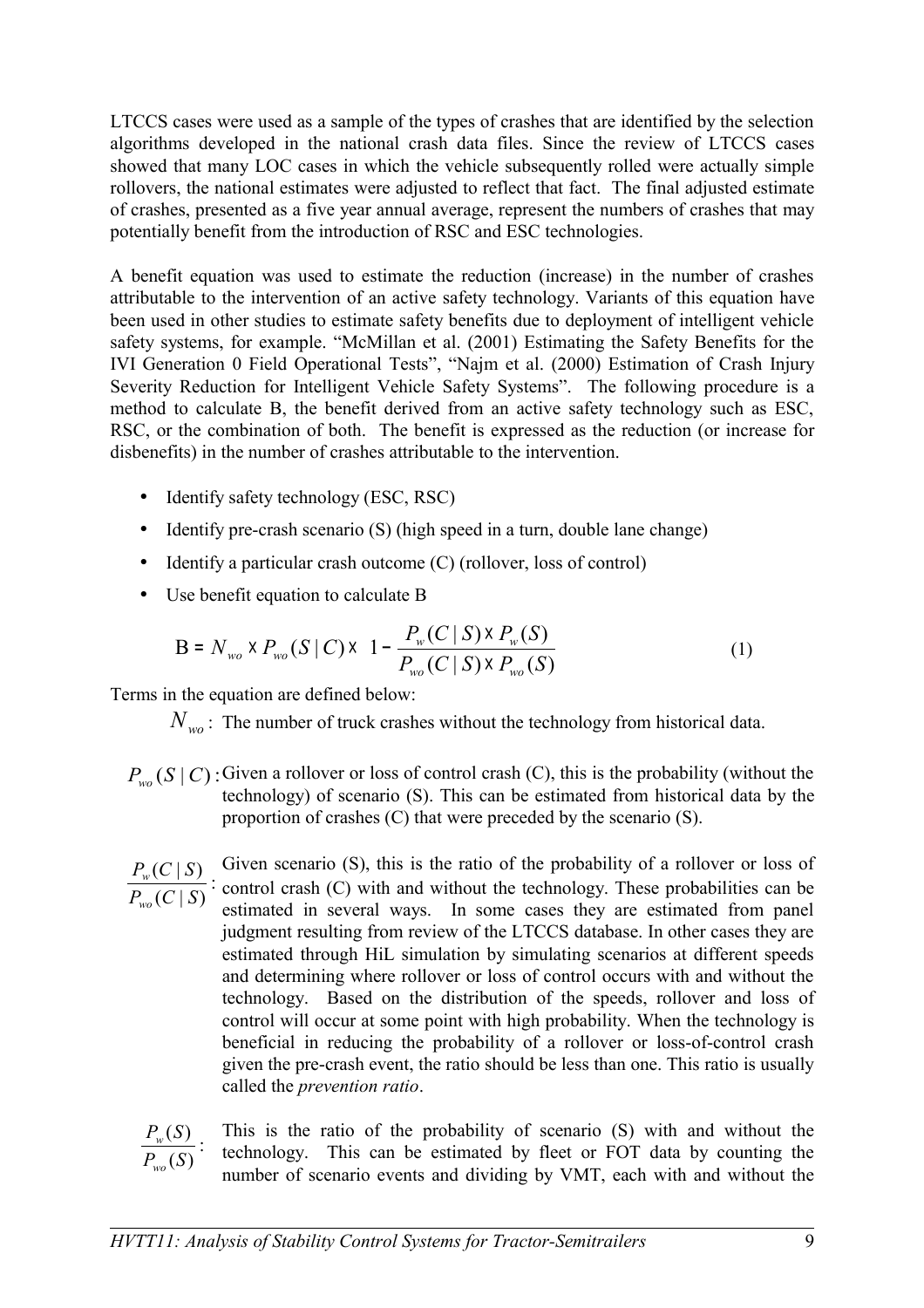technology. This ratio measures the exposure or the opportunity to encounter the pre-crash event (S) with and without the technology. When the technology reduces the opportunity of encountering the pre-crash event, this ratio should be less than one. This ratio is often called the *exposure ratio*. In practice, estimation of this ratio may be difficult since fleet or FOT data may not capture the information needed to measure scenario events. With respect to stabilityenhancing technologies, it may be reasonable to assume the exposure ratio is one.

Benefits were applied per victim injured according to economic estimates of costs of highway crashes involving large trucks "Zaloshnja and Miller, (2006) Unit Costs of Medium/Heavy Truck Crashes". Since costs were reported in 2005 dollars, they were adjusted to 2007 dollars using the CPI inflation factor of \$1.06 as reported by the "Bureau of Labor Statistics".

[Figure 2](#page-6-0) shows the total estimated cost benefits aggregated from the previous four tables above. ESC shows greater benefits for both the roll crash type and for the LOC crash type. The difference between ESC and RSC is only about eight percent in the case of rollover. The greater benefit from ESC in the roll case is probably due to the earlier engagement of ESC in the crash sequence. Substantially more benefits accrue from reduction in rollovers than reduction in LOC crashes, both because of the greater number of roll crashes and because of the higher severity of rollover crashes. In the case of RSC, almost 97 percent of the benefits are related to the prevention of rollover. For ESC, which is effective against LOC, almost 88 percent of the benefit is related to reducing the number of rollover crashes.

| Table 2. Estimated Total Cost Benefits from RSC and from ESC (in 2007 dollars) |  |               |  |  |
|--------------------------------------------------------------------------------|--|---------------|--|--|
|                                                                                |  | $\sim$ $\sim$ |  |  |

|            | <b>Benefit</b> |               |  |  |
|------------|----------------|---------------|--|--|
| Crash type | ESC.           | <b>RSC</b>    |  |  |
| Roll       | 1,527,229,232  | 1,408,783,937 |  |  |
| LOC        | 210,925,819    | 47,019,310    |  |  |
| Total      | 1,738,155,051  | 1,455,803,247 |  |  |

Overall results in terms of crashes, fatalities, and injuries (including property damage only) prevented are presented in [Table 3.](#page-9-0) The first column shows the estimated annual study population of tractor-semitrailer crashes, deaths, and injuries. These are the crashes, deaths, and injuries that occur in crashes relevant to the technologies. Also shown are those estimated to be prevented by each of the two technologies.

<span id="page-9-0"></span>**Table 3. Adjusted Annual Study Population Crashes, Deaths, and Injuries, and Estimated Crashes, Deaths, and Injuries Prevented by RSC and ESC**

|          | Annual total study | Prevented by |       |  |
|----------|--------------------|--------------|-------|--|
|          | population         | <b>RSC</b>   | ESC   |  |
| Crashes  | 11.224             | 3,489        | 4,659 |  |
| Deaths   | 255                | 106          | 126   |  |
| Injuries | 14.233             | 4,384        | 5.909 |  |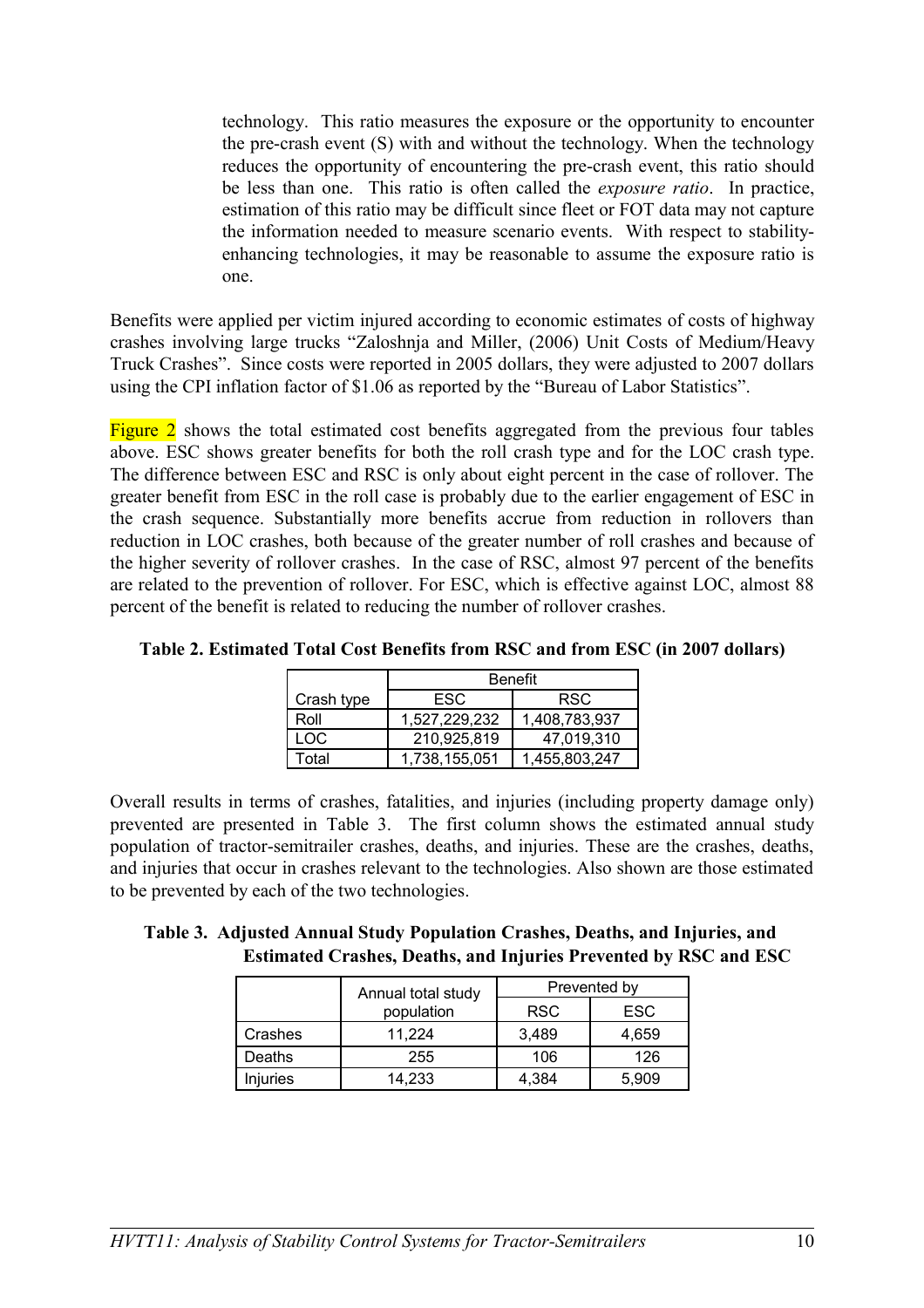#### **7. Summary and Discussion**

This research effort has produced an estimate of the anticipated benefits that would be achieved for specific crash types if electronic stability or roll control devices were deployed in the nation's five-axle tractor-semitrailer fleet. Practical constraints limit the scope of this study to the evaluation of crashes involving first-event yaw instability and first-event roll instability. The subsets of crashes that constitute these two event categories are small in relation to all other crashes involving tractor-semitrailer vehicles. However, these crashes produce a substantial number of personal injuries and fatalities. The results presented in this paper constitute the net benefit of the technology in relation to a potentially limited set of crash types where the benefits of the technology are most readily apparent and the results should be considered conservative. It is expected that there are events that may occur in other crash types that would benefit from the technologies, but these crashes cannot be identified effectively using coded data.

Tractor-semitrailer crashes tend to be complex events that involve factors not only in relation to crash cause, but also factors affecting post-crash yaw control that can result in secondary events that can increase the net severity of the crash sequence. Therefore it is anticipated that technologies that address vehicle yaw control (ESC) would have additional benefits across a broad range of crash types. The study team was not able to provide an estimate for these additional benefits, so true amount of benefits to be realized is likely higher.

### **8. Conclusions**

This research project calculated benefits of roll stability control and electronic stability control systems. These systems have different sensing and vehicle control strategies, and the purpose of the research project was to evaluate the probable benefits and the relative performance of each technology. Crash scenarios that could likely benefit from the technology were selected from national crash databases and the probable effectiveness of the technology was estimated. Because these technologies are not yet widely used, the analysis did not have the benefit of examining representative crash datasets that contain identifiable data from vehicles equipped with the technology. Therefore the analysis was based on probable outcome estimates derived from hardware-in-the-loop simulation, field test experience, expert panel assessment, and fleet crash data. Because the study only considered five-axle tractor-semitrailers, the estimated benefits apply only to this particular vehicle configuration operating within the U.S. The research project resulted in the following conclusions:

1. Electronic stability systems were found to provide substantial safety benefits. Assuming that all existing five-axle tractor semitrailers operating on U.S. roads were fitted with the technologies as they address rollover-relevant crashes, the expected annual reductions are 106 fatal injuries and 4,384 injuries. For the technologies as they address yaw relevant crashes, the expected annual reductions are (126 fatalities, 5,909 injuries). The annual U.S. economic benefit expressed in 2007 dollars from these prevented crashes is estimated at \$1,455,803,000 for RSC and \$1,738,155,000 for ESC. Because ESC addresses both rollover and yaw crashes and it mitigates more rollover crashes (through additional braking capabilities over RSC), the net annual expected benefit for ESC systems is greater than for RSC.